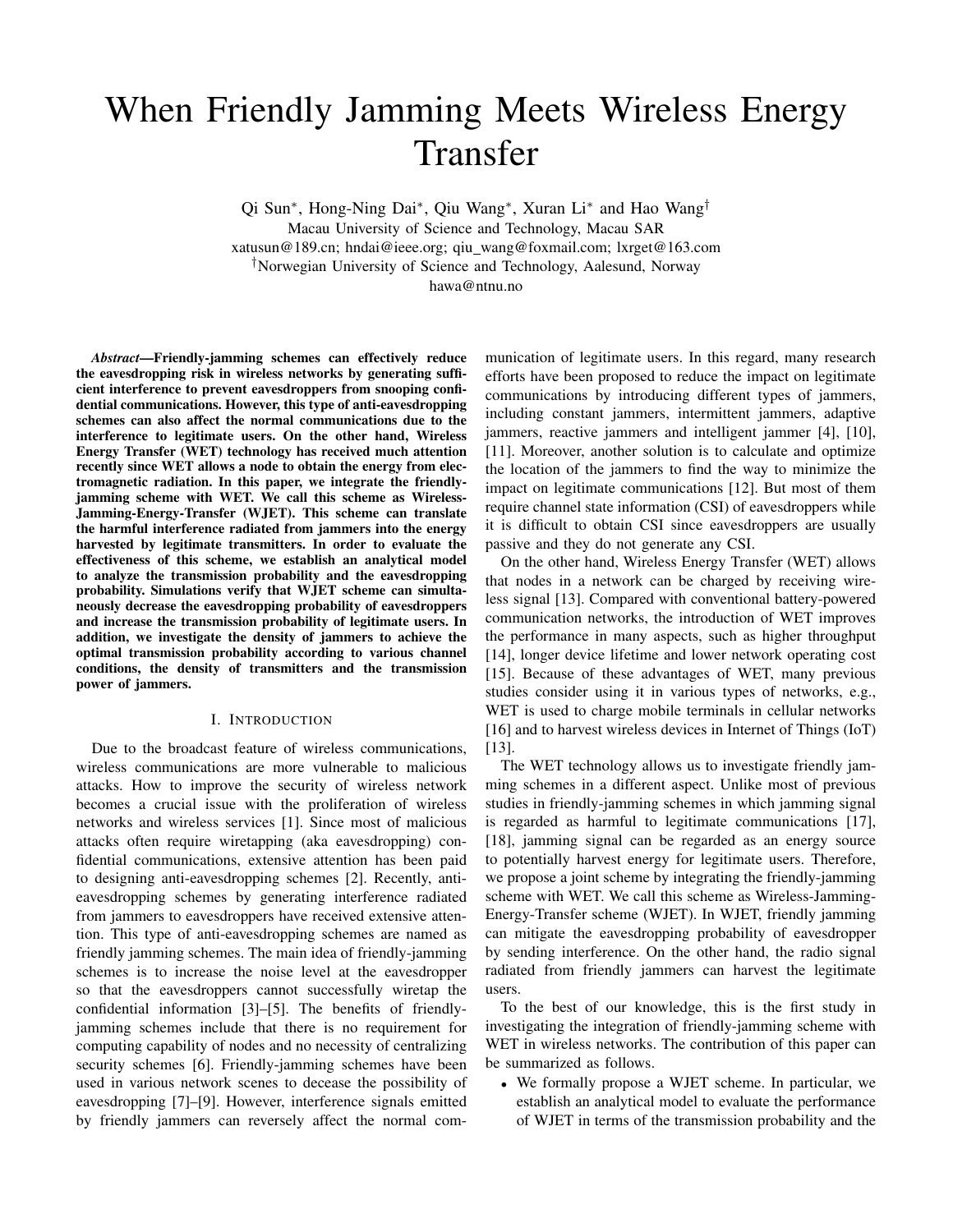

Fig. 1. Network model

eavesdropping probability.

- We conduct extensive simulations to verify the accuracy of our proposed models. We observe that WJET not only deceases the eavesdropping probability, but also increases the transmission probability of legitimate users.
- We derive the optimal density of jammers in order to achieve the optimal transmission probability. The results show that we can obtain the optimal transmission probability by adjusting the density of jammers based on various channel conditions, the density of transmitters and the transmission power of jammers.

The remaining paper is organized as follows. We first present the system model in Section II. Section III then presents the analysis of transmission and eavesdropping activity. We next show the simulation results in Section IV. Section V presents the optimal solution of transmission probability. Finally, the paper is concluded in Section VI.

#### II. SYSTEM MODELS

#### *A. Network Model*

Fig. 1 presents the network model of this paper. We assume that the network plane is infinite and the border effect is ignored. In this network, both legitimate transmitters and receivers are arranged according to homogeneous Poisson point process (HPPP) with intensity  $\lambda_t$ . There is an eavesdropper in this network trying to eavesdrop the transmission between legitimate users. To interfere with the eavesdropping process to protect the confidential transmission from legitimate users, friendly-jammers are introduced. These friendly-jammers are distributed according to HPPP of intensity  $\lambda_i$ . We assume that friendly-jammers can continuously radiate radio signals, which can be used to interfere with eavesdroppers and also be used to charge transmitters.

# *B. Channel Model*

In our channel model, radio signals are assumed to experience both Rayleigh fading and path loss. Let the power of transmitters is denoted by  $P_t$ . Then, the received power at a receiver is  $P_t h r^{-\alpha}$ , where  $\alpha$  is the path loss factor, h is a Rayleigh fading factor following an exponential distribution

with mean 1 ( $h \sim \exp(1)$ ), and r is the distance between a receiver and a transmitter.

Based on the channel model, we then consider the Signal to Interference plus Noise Ratio (SINR) model. The SINR at the receiver is expressed as

$$
\text{SINR} = \frac{P_t h r^{-\alpha}}{\sigma^2 + I_j + I_t},\tag{1}
$$

where  $\sigma^2$  is the noise power,  $I_j = \sum$  $\sum_{m \in \Phi_1} P_j h_m R_m^{-\alpha}$  denotes the cumulative interference from all the jammers,  $\Phi_1$  denotes the set of jammers,  $R_m$  is the distance from the mth jammer to the tagged receiver, and  $h_m$  is the Rayleigh fading factor between the mth jammer and the tagged receiver ( $h_m \sim \exp(1)$ ). The term of  $I_t = \sum$  $\sum_{i \in \Phi_2/t_0} P_t h_i R_i^{-\alpha}$  denotes the cumulative interference from all the transmitters (except for the tagged transmitter denoted by  $t_0$ ), and  $\Phi_2$  denotes the set of transmitters,  $R_i$  is the distance between the *i*th transmitter and the tagged receiver, and  $h_i$  is the Rayleigh fading factor between the *i*th transmitter and the tagged receiver  $(h_i \sim \exp(1)).$ 

# III. ANALYSIS OF TRANSMISSION AND EAVESDROPPING ACTIVITY

## *A. Problem definition*

In this paper, we use jammers in networks to fulfill two purposes: 1) charging transmitters with energy and 2) decreasing the eavesdropping possibility. Therefore, we consider both the transmission probability and the eavesdropping probability to evaluate the performance of our proposed scheme. Specifically, the transmission probability and the eavesdropping probability are defined as follows, respectively,

*Definition 1: Transmission probability* is the probability that a transmitter can successfully communicate with its receiver.

*Definition 2: Eavesdropping probability* is the probability that a eavesdropper can tap information from the nearest transmitter.

Then, we analyze the transmission probability in Section III-B and the eavesdropping probability in Section III-C.

#### *B. Analysis on Transmission Probability*

In our network, a transmitter can successfully transmit if and only if it satisfies both the following conditions:

- 1) The transmitter has the energy for its transmission;
- 2) The transmitter can connect with the its receiver successfully.

Based on the above conditions, the transmission probability, denoted by  $\mathbb{P}_t$ , can be expressed as follows,

$$
\mathbb{P}_t = \mathbb{P}_h \mathbb{P}_s,\tag{2}
$$

where  $\mathbb{P}_h$  is the average probability that a transmitter has the energy to transmit,  $\mathbb{P}_s$  is the probability that a transmitter can successfully connect with its receiver. Note that the initial state of power of transmitters is assumed to be empty. Hence, in order to transmit, the transmitter needs to be charged by radio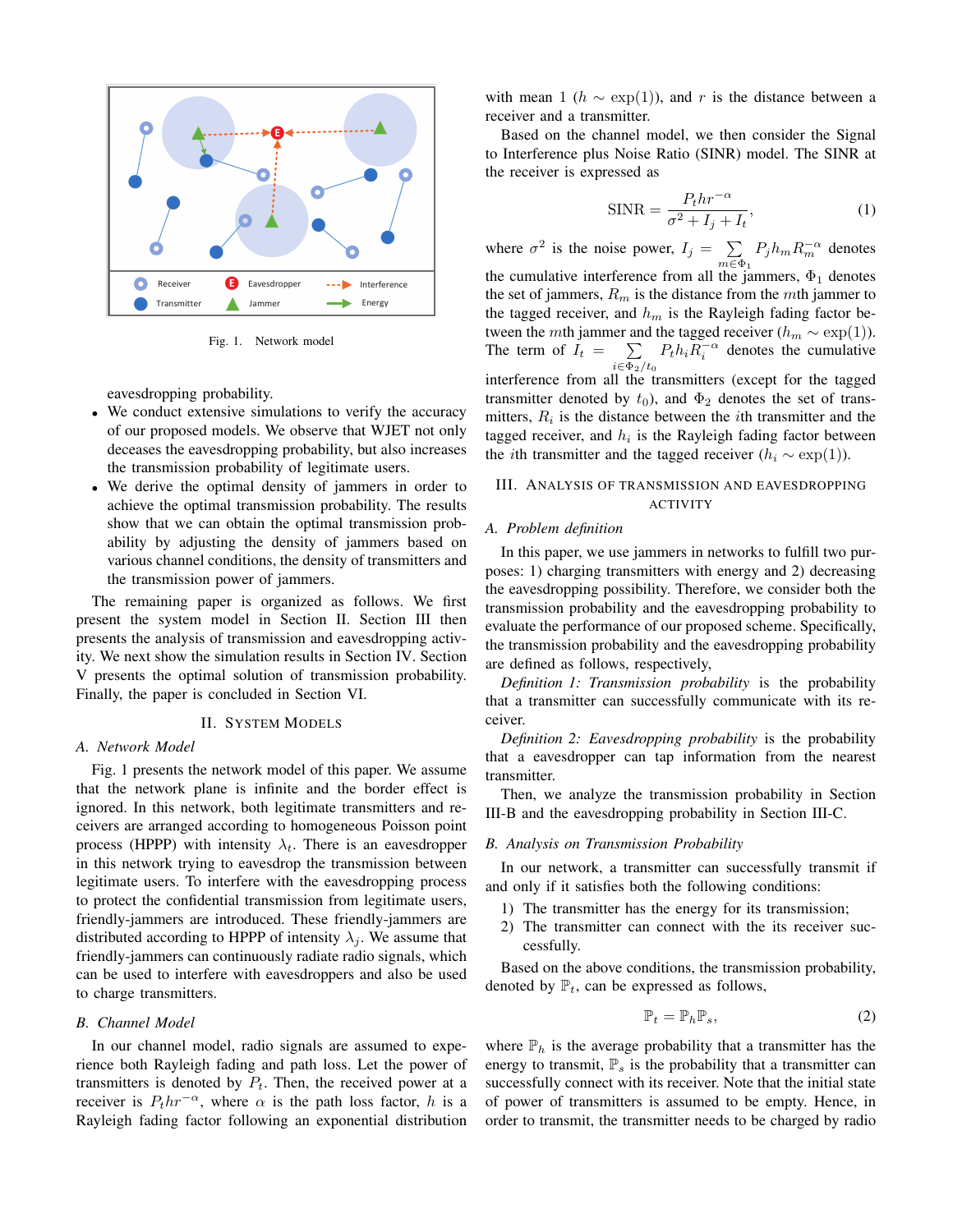signals radiated from jammers. We assume that the transmitter can be only charged from the nearest jammer. This is because the power received by transmitters should be large enough to activate the energy harvesting circuit.

We first consider the average probability that a transmitter has the energy  $P_h$ . We assume that a transmitter can only be charged by the nearest jammer if the received power at the transmitter is greater than a given threshold  $\theta$ . Then  $\mathbb{P}_h$  can be expressed as

$$
\mathbb{P}_h = E_{r_j} \left[ \mathbb{P} \left( P_j h_0 r_j^{-\alpha} > \theta | r_j \right) \right]
$$
  
= 
$$
\int_0^\infty \mathbb{P} \left( P_j h_0 r_j^{-\alpha} > \theta | r_j \right) f(r_j) dr_j,
$$
 (3)

where  $r_i$  is the distance between the transmitter and the nearest jammer, and  $f(r_i)$  is the probability density function (PDF) of  $r_i$ . Since jammers follow HPPP, the cumulative distribution function (CDF) of  $r_j$  is  $\mathbb{P}[r_j \leq R] = 1 - e^{-\lambda \pi R^2}$ . Hence, we can have  $f(r_i)$  as follows,

$$
f(r_j) = 2\pi \lambda_j r_j e^{-\lambda_j r_j^2 \pi}.
$$
 (4)

After combining with Eq. (4), we can express Eq. (3) as

$$
\mathbb{P}_h = \int_0^\infty \left( e^{-P_j^{-1} r_j^\alpha \theta} \right) \left( e^{-\lambda_j r_j^2 \pi} 2\pi \lambda_j r_j \right) dr_j
$$
  
= 
$$
\int_0^\infty 2\pi \lambda_j r_j e^{-(P_j^{-1} r_j^\alpha \theta + \lambda_j r_j^2 \pi)} dr_j.
$$
 (5)

Next, we analyze the transmission probability  $\mathbb{P}_s$  that a transmitter can successfully communicate with a receiver. We require  $SINR > \beta$  at a receiver to ensure the legitimate transmission.

We denote the distance between a transmitter and its receiver by  $r$ . We assume that each transmitter communicates with the the nearest receiver. Since receivers follow HPPP, the PDF of  $r$  can be calculated with similar approach with the PDF of  $r_j$  in Eq. (4) as  $f(r) = 2\pi \lambda_t r e^{-\lambda_t r^2 \pi}$ . Then the probability that a transmitter can successfully communicate with its receiver  $\mathbb{P}_s$  is given as follows,

$$
\mathbb{P}_{s} = E_{r}[\mathbb{P}(\text{SINR} > \beta | r)]
$$
\n
$$
= \int_{r>0} \mathbb{P}\left[\frac{P_{t}hr^{-\alpha}}{\sigma^{2} + I_{t} + I_{j}} > \beta | r\right] e^{-\lambda_{t}\pi r^{2}} 2\pi \lambda_{t} r dr
$$
\n
$$
= \int_{r>0} \mathbb{P}[h > \beta r^{\alpha}(\sigma^{2} + I_{t} + I_{j}) P_{t}^{-1} | r] e^{-\lambda_{t}\pi r^{2}} 2\pi \lambda_{t} r dr.
$$
\n(6)

Since  $h$  is a random variable following an exponential distribution with mean 1, Eq. (6) can be expressed as

$$
\mathbb{P}[\text{SINR} > \beta] = E_{I_t, I_j} \left[ \mathbb{P}[h > \beta r^{\alpha} (\sigma^2 + I_t + I_j) P_t^{-1}] \right]
$$
  
\n
$$
= E_{I_t, I_j} \left[ \exp(-\beta r^{\alpha} (\sigma^2 + I_t + I_j) P_t^{-1}) \right]
$$
  
\n
$$
= e^{-P_t^{-1} \beta r^{\alpha} \sigma^2} \cdot E_{I_t, I_j} \left[ e^{-\beta r^{\alpha} (I_t + I_j) P_t^{-1}} \right]
$$
  
\n
$$
= e^{-P_t^{-1} \beta r^{\alpha} \sigma^2} \cdot L_{I_j} (P_t^{-1} \beta r^{\alpha}) \cdot L_{I_t} (P_t^{-1} \beta r^{\alpha}),
$$

where  $L_A(a)$  denotes the Laplace transform of random variable of  $A$  at  $a$ .

Let  $s = P_t^{-1} \beta r^{\alpha}$ , then the Laplace transform  $L_{I_j}(P_t^{-1}\beta r^{\alpha})$  in Eq. (7) can be calculated as

$$
L_{I_j}(s) = E_{I_j}[e^{-sI_j}]
$$
  
\n
$$
= E_{\Phi_1, \{h_m\}} \Big[ \exp(-s \sum_{m \in \Phi_1} P_j h_m R_m^{-\alpha}) \Big]
$$
  
\n
$$
= E_{\Phi_1} \Big[ \prod_{m \in \Phi_1} E_{h_m} [\exp(-s P_j h_m R_m^{-\alpha})] \Big] \qquad (8)
$$
  
\n
$$
= E_{\Phi_1} \Big[ \prod_{m \in \Phi_1} \frac{1}{1 + s P_j R_m^{-\alpha}} \Big],
$$

where the last but one step is obtained from the fact that random variables  $h_m$  and  $R_m$  are mutually independent and Rayleigh fading variable  $h_m$  is i.i.d. for  $m \in \Phi_1$ , and the last step is obtained from the fact that  $h_m \sim \exp(1)$ .

According to the property of the probability generation function of a PPP (denoted by  $\Phi$ ) in a space S: for a function  $0 \lt f(x) \lt 1 \ (x \in \Phi)$ ,  $\mathbb{E}[\prod_{x \in \Phi} f(x)] =$  $\exp(-\lambda \int_S (1 - f(x)) dx)$  [19], we can express Eq. (8) as follows,

$$
L_{I_j}(s) = \exp\left(-2\pi\lambda_j \int_0^\infty \left(1 - \frac{1}{1 + sP_j v^{-\alpha}}\right)v dv\right).
$$
 (9)

Then, we have

$$
L_{I_j}(P_t^{-1}\beta r^{\alpha}) = \exp\left(-2\pi\lambda_j \int_0^{\infty} \left(\frac{\beta}{\beta + P_t P_j^{-1}(v/r)^{\alpha}}\right) v dv\right)
$$

$$
= \exp\left(-\pi (P_t^{-1} P_j)^{2/\alpha} r^2 \lambda_j \rho_1\right),\tag{10}
$$

where  $\rho_1 = \beta^{2/\alpha} \int_0^\infty \frac{1}{1+u^2}$  $\frac{1}{1+u_1^{\alpha/2}}du_1$ , and  $u_1 = \left(\frac{v}{r(\beta P_t^{-1}P_j)^{1/\alpha}}\right)^2$ . Since the transmitters are subject to the same distribution

as jammers (i.e., HPPP), using the similar approach to the calculation of  $L_{I_j}(P_t^{-1}\beta r^{\alpha})$ , we can calculate the other Laplace transform  $L_{I_t}(P_t^{-1}\beta r^{\alpha})$  in Eq. (7) as follows,

$$
L_{I_t}(s) = E_{I_t}[e^{-sI_t}]
$$
  
\n
$$
= E_{\Phi_2, \{h_i\}} \left[ \exp(-s \sum_{i \in \Phi_2/b_0} P_t h_i R_i^{-\alpha}) \right]
$$
  
\n
$$
= E_{\Phi_2} \left[ \prod_{i \in \Phi_2/b_0} \frac{1}{1 + s P_t R_i^{-\alpha}} \right]
$$
  
\n
$$
= \exp\left(-2\pi \lambda_t \int_0^\infty \left(1 - \frac{1}{1 + s P_t v^{-\alpha}}\right) v dv\right).
$$
  
\nThen we have

I hen, we have

(7)

$$
L_{I_t}(P_t^{-1}\beta r^{\alpha}) = \exp\left(-\pi r^2 \lambda_t \rho_2\right),\tag{12}
$$

where  $\rho_2 = \beta^{2/\alpha} \int_0^\infty \frac{1}{1 + u^2}$  $\frac{1}{1+u_2^{\alpha/2}}du_2$  and  $u_2=\left(\frac{v}{r\beta^{1/\alpha}}\right)^2$ .

By combining Eq.  $(12)$ , Eq.  $(10)$  and Eq.  $(7)$ , we can have the probability that a transmitter can successfully communicate with its receiver  $\mathbb{P}_s$  as follows,

$$
\mathbb{P}_s = \int_0^\infty 2e^{-P_t^{-1}r^\alpha \sigma^2 \beta - \pi (P_t^{-1}P_j)^{2/\alpha}r^2 \lambda_t \rho_1 - \pi r^2 \lambda_j \rho_2} \pi r \lambda_t dr.
$$
\n(13)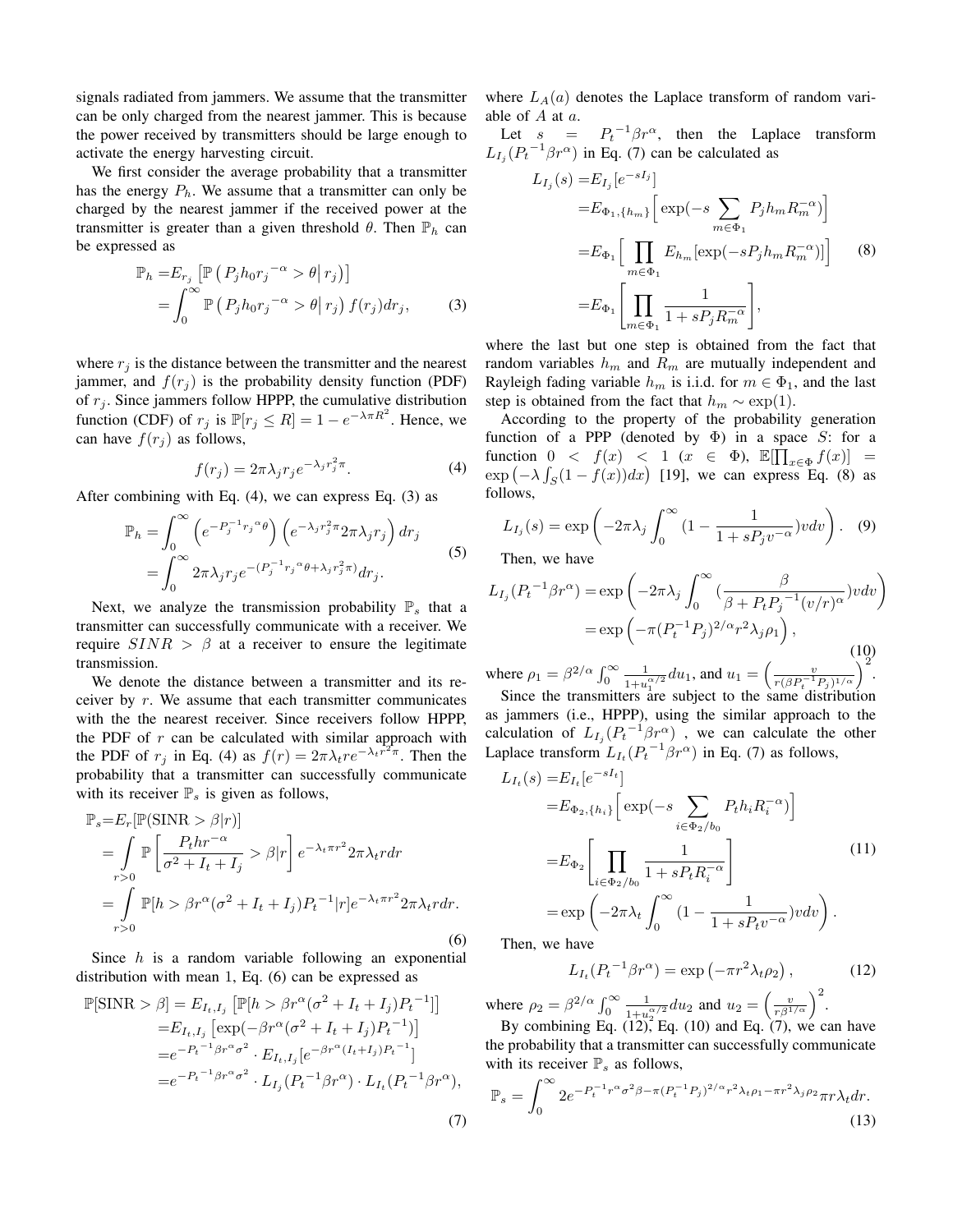Finally, by combining Eq.  $(2)$ , Eq.  $(3)$  and Eq.  $(13)$ , we have the transmission probability  $\mathbb{P}_t$  as follows,

$$
\mathbb{P}_{t} = \int_{0}^{\infty} 2e^{-P_{t}^{-1}r^{\alpha}\sigma^{2}\beta - \pi(P_{t}^{-1}P_{j})^{2/\alpha}r^{2}\lambda_{t}\rho_{1} - \pi r^{2}\lambda_{j}\rho_{2}}\pi r\lambda_{t}dr
$$

$$
\cdot \int_{0}^{\infty} 2\pi\lambda_{j}r_{j}e^{-(P_{j}^{-1}r_{j}{}^{\alpha}\theta + \lambda_{j}r_{j}^{2}\pi)}dr_{j}.
$$
\n(14)

## *C. Analysis on Eavesdropping Probability*

We assume that the eavesdropper can wiretap the information from the nearest transmitter if the SINR at the eavesdropper is greater than a given threshold  $T$ . Then, the eavesdropping probability  $\mathbb{P}_e$  can be expressed as

$$
\mathbb{P}_e = E_{r_e} \left[ \mathbb{P}[\text{SINR} > T | r_e] \right]
$$

$$
= \int_{r_e > 0} \mathbb{P} \left[ \mathbb{P}[\text{SINR} > T | r_e] f(r_e) dr_e, \right] \tag{15}
$$

where  $r_e$  is the distance between the eavesdropper and the nearest transmitter, and  $f(r_e)$  is the PDF of  $r_e$ . Since the transmitters follow HPPP, the PDF of  $r_e$  is  $f(r_e) = e^{-\lambda_t \pi r_e^2} 2\pi \lambda_t r_e$ .

Similar to the calculation procedure of the probability that a transmitter can successfully communicate with its receiver  $\mathbb{P}_s$ ,  $\mathbb{P}[\text{SINR} > T]$  can be expressed as

$$
\mathbb{P}[\text{SINR} > T|r] = \mathbb{P}\left[h > Tr_e^{\alpha}(\sigma^2 + I_t + I_j)P_t^{-1}|r\right]
$$
\n
$$
= E_{I_t, I_j} \left[\mathbb{P}[h > Tr_e^{\alpha}(\sigma^2 + I_t + I_j)P_t^{-1}|r]\right]
$$
\n
$$
= E_{I_t, I_j} \left[\exp[-Tr_e^{\alpha}(\sigma^2 + I_t + I_j)P_t^{-1}]|r\right]
$$
\n
$$
= e^{-P_t^{-1}Tr_e^{\alpha}\sigma^2} \cdot E_{I_t, I_j} \left[e^{-Tr_e^{\alpha}(I_t + I_j)P_t^{-1}}\right]
$$
\n
$$
= e^{-P_t^{-1}Tr_e^{\alpha}\sigma^2} \cdot L_{I_j} (P_t^{-1}Tr_e^{\alpha}) \cdot L_{I_t} (P_t^{-1}Tr_e^{\alpha})
$$
\n
$$
= e^{-P_t^{-1}Tr_e^{\alpha}\sigma^2 - \pi (P_t^{-1}P_j)^{2/\alpha}r_e^2\lambda_t\rho_3 - \pi r_e^2\lambda_j\rho_4}, \tag{16}
$$

where  $\rho_3 = T^{2/\alpha} \int_0^\infty \frac{1}{1+u^2}$  $\frac{1}{1+u_3^{\alpha/2}}du_3, \; u_3 \; = \; \biggl(\frac{v}{r_e(T P_t^{-1} P_j)^{1/\alpha}}\biggr)^2,$  $\rho_4 = T^{2/\alpha} \int_0^\infty \frac{1}{1+u}$  $\frac{1}{1+u_4^{\alpha/2}}du_4$  and  $u_4 = \left(\frac{v}{r_e T^{1/\alpha}}\right)^2$ .

After combining Eq. (16), and Eq. (10), Eq. (12) and Eq. (15), we can obtain the eavesdropping probability  $P_e$  as follows,

$$
\mathbb{P}_e = \int_{r_e>0} 2\pi \lambda_t r_e e^{-P_t^{-1} Tr_e^{\alpha} \sigma^2 - \pi (P_t^{-1} P_j)^{2/\alpha} r_e^2 \lambda_t \rho_3 - \pi r_e^2 \lambda_j \rho_4} dr_e.
$$
\n(17)

#### IV. SIMULATION RESULTS

In this section, we conduct simulations to verify the accuracy of our proposed model on the transmission probability and the eavesdropping probability. We use MATLAB as the simulation tool. In particular, transmitters, receivers and jammers are distributed according to HPPP in a plane of area  $100 \times 100$ . We consider the path loss factor  $\alpha$  is ranging from 3 to 5 and the noise power  $\sigma^2 = 0.1, P_t = 2, P_j = 1$ . Each result of simulations is calculated by averaging over 10,000 simulation trials.



Fig. 2. Transmission probability  $\mathbb{P}_t$  versus the intensity of jammers  $\lambda_i$  with different path loss  $\alpha$ , where  $\lambda_t = 0.5$ ,  $\beta = 0.9$ ,  $\theta = 0.9$ .

### *A. Results on Transmission Probability*

Fig. 2 shows the results of the transmission probability  $P_t$ with different path loss  $\alpha$ . We can see that  $\mathbb{P}_e$  increases when the path loss factor  $\alpha$  increases from 3 to 5.

) number of jammers, transmitters can have higher probability We can observe that  $P_t$  fluctuates with the intensity of jammers  $\lambda_i$ . Specifically,  $P_t$  increases first and then decreases with the increased  $\lambda_j$ . This can be explained as follows: when there are fewer jammers, transmitters have less chance to be harvested with the energy to transmit. With the increased to obtain the energy, resulting in the increase of  $\mathbb{P}_t$ . However, when the number of jammers increase further, the increased interference caused by jammers also hampers the legitimate communications. Therefore, this is a trade-off on choosing the number of jammers.

#### *B. Results on Eavesdropping Probability*

Fig. 3 shows the eavesdropping probability  $\mathbb{P}_e$  with different values of path loss  $\alpha$ . We can observe that when the path loss factor  $\alpha$  increase from 3 to 5,  $\mathbb{P}_e$  increases.

We next evaluate the impact of the intensity of jammers  $\lambda_i$  and the intensity of transmitters  $\lambda_t$  on the eavesdropping probability  $\mathbb{P}_e$ . When  $\lambda_t$  increases from 0.2 to 0.6, we can see that the  $\mathbb{P}_e$  increases. Meanwhile, when  $\lambda_i$  increases from 0 to 2,  $\mathbb{P}_e$  decreases significantly. In other words, the higher density of transmitters is, the more legitimate communications can be eavesdropped. One the other hand, the higher density of jammers is, the fewer legitimate communications can be eavesdropped (due to the higher interference to the eavesdropper).

# V. THE OPTIMAL SOLUTION OF TRANSMISSION PROBABILITY

As shown in Fig. 2, the transmission probability increases first and then decreases with the increased intensity of jammers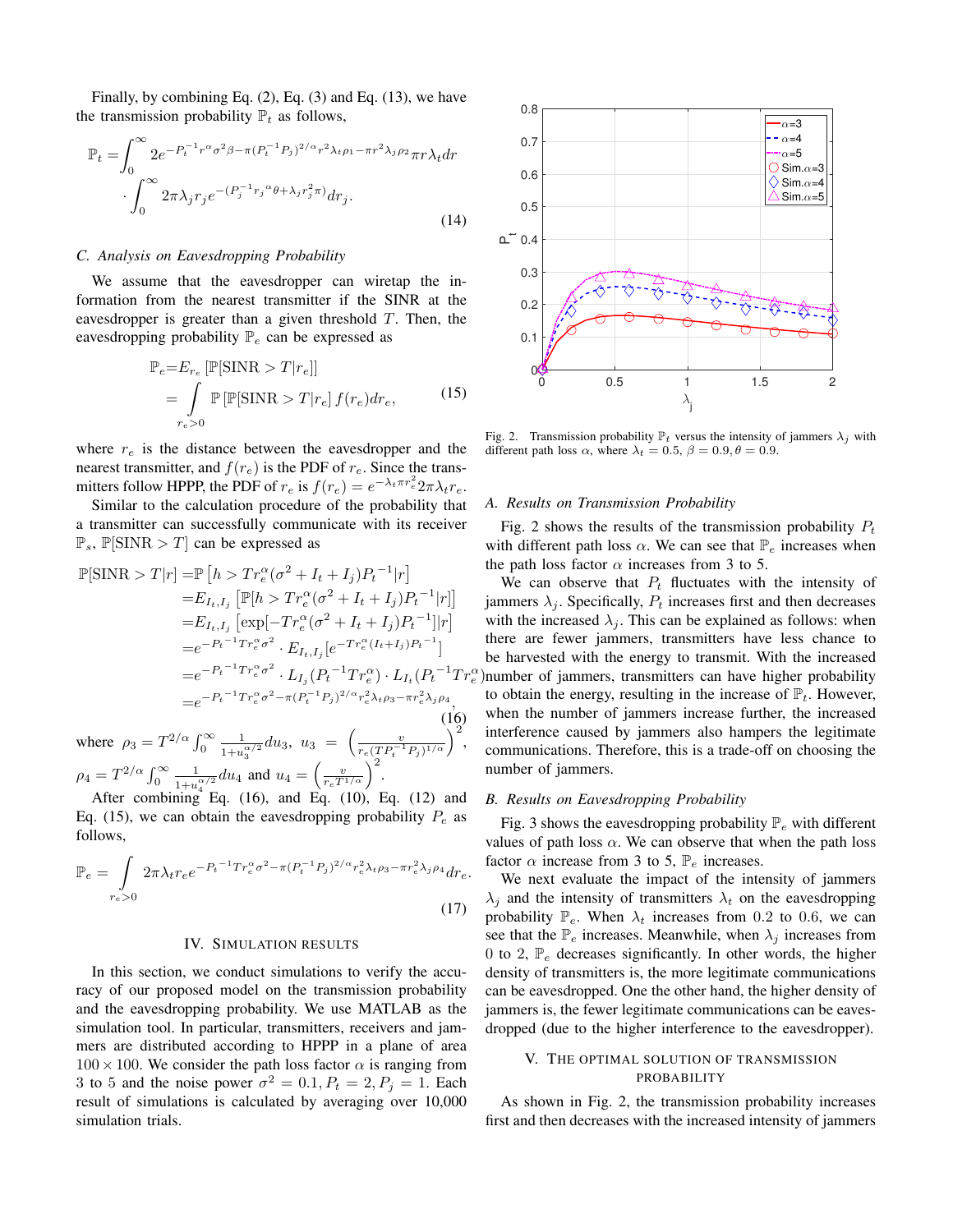

Fig. 3. Eavesdropping probability  $\mathbb{P}_e$  versus the intensity of jammers  $\lambda_j$  with different intensity of transmitters  $\lambda_t$ , where  $T = 1$ .



Fig. 4. Optimal intensity of jammers  $\lambda_i$  versus path loss factor  $\alpha$  with different intensity of transmitters  $\lambda_t$ .

 $\lambda_j$ , implying that we can have the optimal value of transmission probability by choosing an optimal intensity of jammers  $\lambda_i$ . Therefore, we investigate the relationship between the optimal intensity of jammers  $\lambda_i$  with different parameters. We first have the partial derivative of function  $\mathbb{P}_t$  with respect to variable  $\lambda_j$  as shown in Eq. (18). Next we calculate the zero point of Eq. (18) by letting  $\frac{\partial P_t}{\partial \lambda_j} = 0$ . Thus, we can have the optimal  $\lambda_j$  to achieve the optimal transmission probability.

Fig. 4 presents the results of optimal intensity of jammers  $\lambda_i$ versus path loss factor  $\alpha$  with different intensity of transmitters  $\lambda_t$ . We can see that, to maintain the optimal transmission probability, the optimal  $\lambda_j$  increases when the path loss factor  $\alpha$  increases from 3 to 5. This implies that when the transmission channel deteriorates, the number of jammers needs to be increased to guarantee the charging process to achieve the optimal transmission probability. In addition, when the intensity of transmitters  $\lambda_t$  decreases from 0.6 to 0.2, the optimal value of  $\lambda_i$  needs to be increased to ensure the optimal transmission probability. This is resulting from the fact that transmitters with the lower intensity have less chance to be charged by jammers.



Fig. 5. Optimal intensity of jammers  $\lambda_j$  versus transmission power of jammers  $P_i$  with different path loss factor  $\alpha$ .

Fig. 5 shows the results of the optimal intensity of jammers  $\lambda_j$  versus transmission power of jammers  $P_j$  with different path loss factor  $\alpha$ . We can see that the optimal value of  $\lambda_i$ has a decreasing trend with the increased transmission power of jammers, implying that we can use the higher transmission power of jammers to replace the large number of jammers in order to achieve the optimal transmission probability.

In summary, we can achieve the optimal transmission probability by choosing the optimal intensity of jammers according to different channel conditions, node density of transmitters and transmission power of jammers.

# VI. CONCLUSION

In this paper, we propose a new Wireless-Jamming-Energy-Transfer (WJET) scheme by integrating friendly-jamming scheme with wireless energy transfer. In particular, we establish an analytical model to investigate the transmission probability and the eavesdropping probability. The results show that WJET can effectively improve the transmission probability and decrease the eavesdropping probability. In particular, we find that both the transmission probability and the eavesdropping probability heavily depend on the density of jammers and